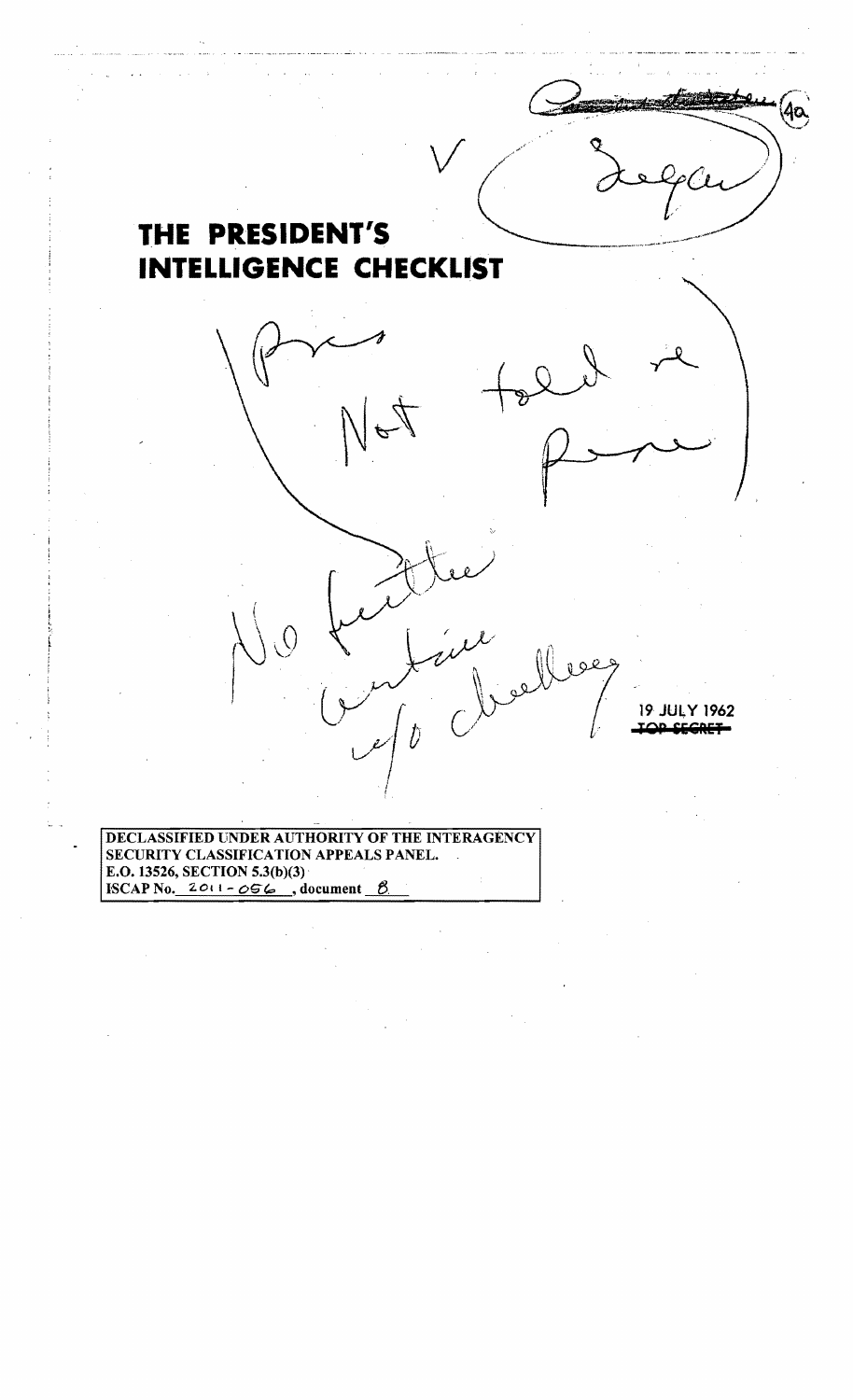1. Peru a. Civilian elements of all persuasions are now working on" plans for a general strike in reaction: to the military coup, but we see little chance that they can pry the military loose.

> b. The junta has announced that there will be no new elections until next June.

c. Venezuela is taking the lead in calling for an OAS foreign ministers' meeting on the situation. So far, Venezuela, Colombia, Costa Rica, and the Dominican Republic, in addition to the US, have suspended relations with Peru.

For The President Only-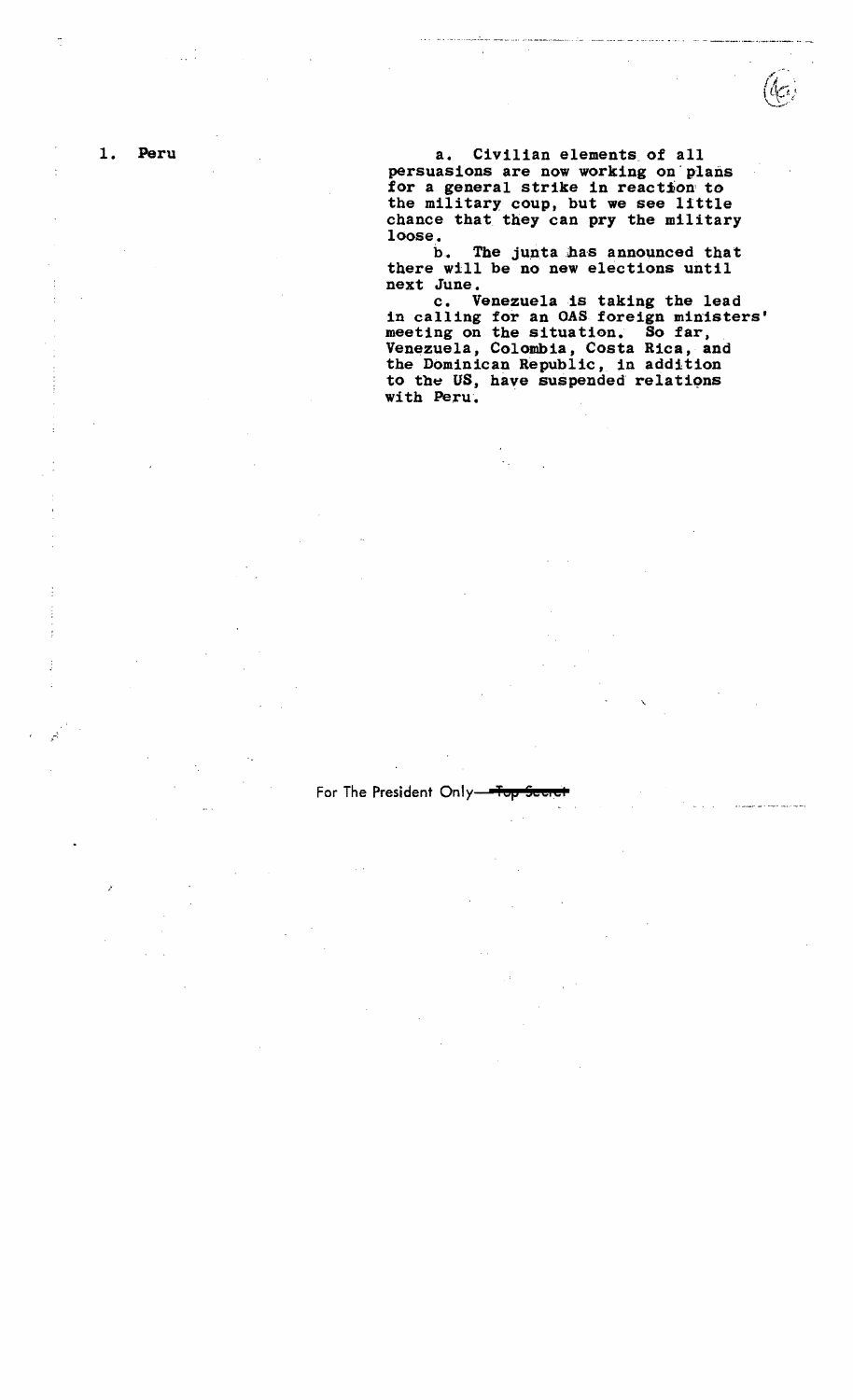#### 2. Nationalist China

E.O. 13526, section  $3.3(b)(1)$ 

3. Indonesia

E.O. 13526, section 3.3(b)(I)

Taipei is virtually convinced that one reason for the Chinese Communists buildup in the Taiwan Strait was to throw sand into the works of US-Nationalists relations.

the Nationalists have been<br>put off stride by Peiping's moves and are not sure where they go next. Although there is no good indication of a shift in operational planning, there are definite signs of a lull in prepara-<br>tions for military action against the mainland.

a. Subandrio may stick to his promise to Ambassador Jones not to confront the Dutch with an "ultimatum" calling for the immediate transfer of administration in West New Guinea, but this may turn out to be a semantic distinction.

Sukarno gave Subandrio orders to press hard on this point and to break off the talks in a week unless he gets satisfaction.

b. Meanwhile, it has been announced that the Indonesians will play host soon to Mikoyan. He is due in Ujakarta on Friday at the head of a team of top foreign office and economic specialists. We assume that he will arrive with some economic enticements<br>for the Indonesians, already way behind in their payments for military equipment, if he gets the right assurances from them on the direction of their foreign policy.

For The President Only-Top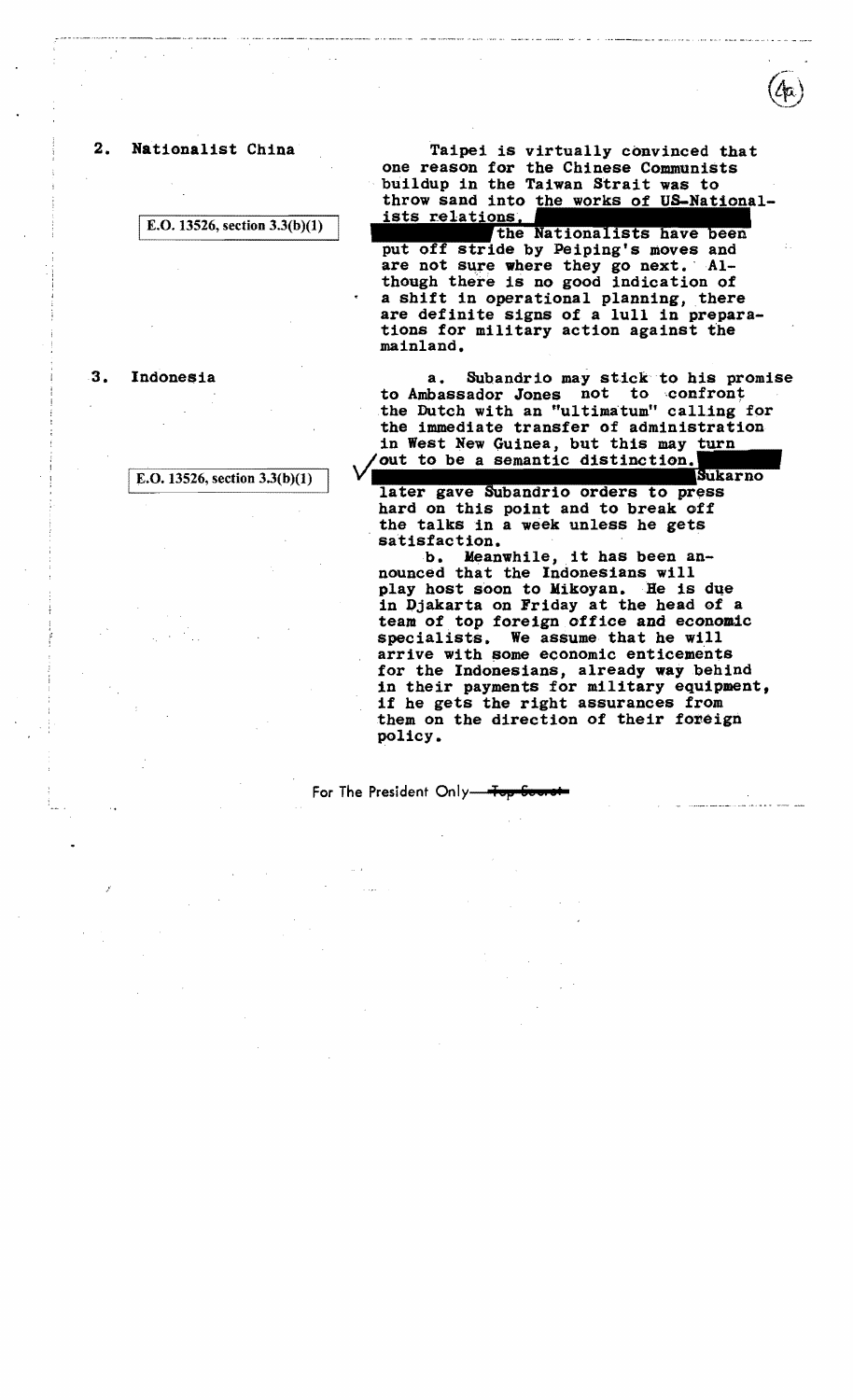Portion identified<br>as non-responsive<br>to the appeal

For The President Only-

.<br>Cr.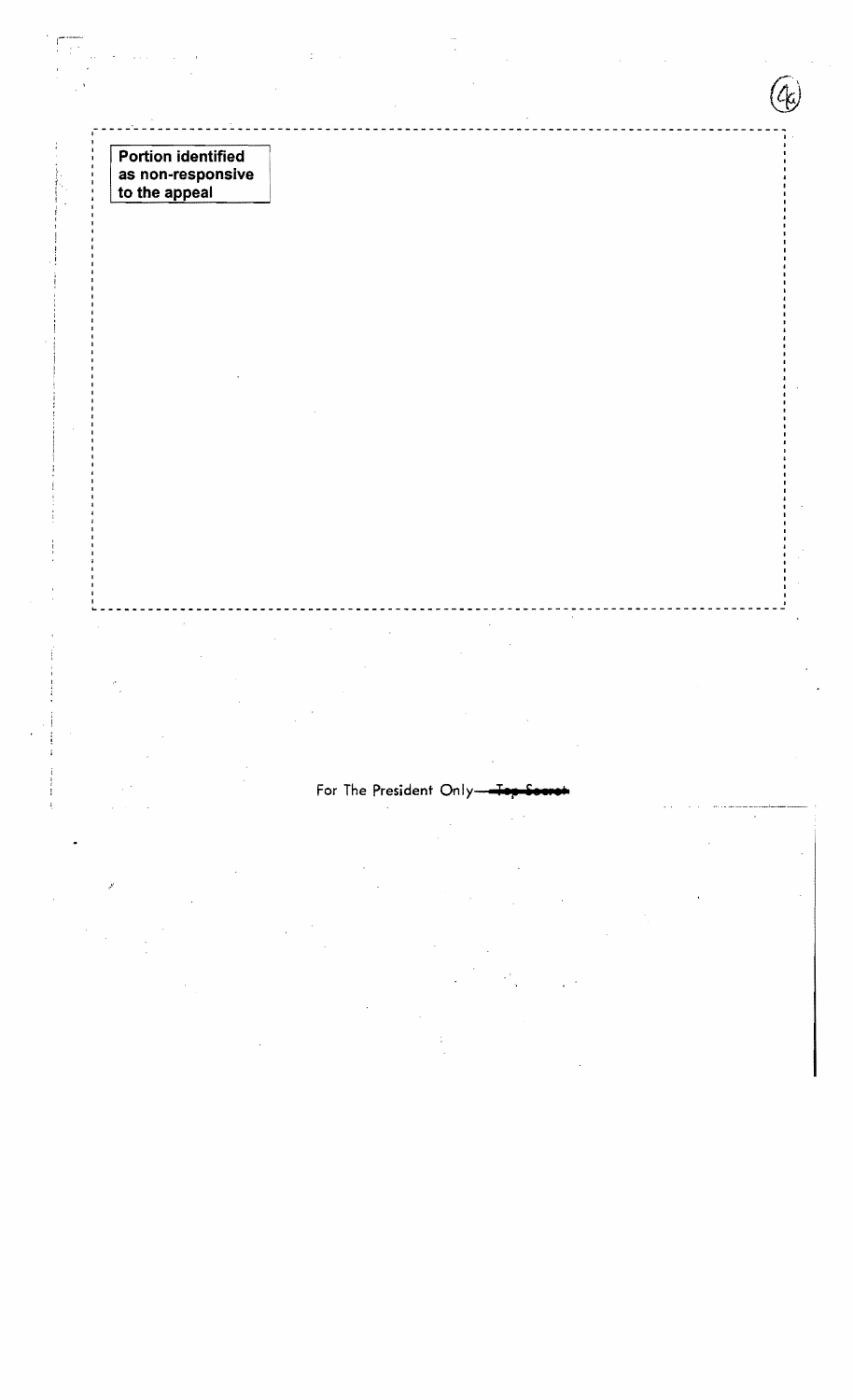5. Cuba a. Raul Castro is back in Havana after two. weeks in Moscow, where we believe he was seeking more and better military equipment. The red carpet. was out for him when he arrived in Moscow, but he left unheralded, a pretty good sign that the visit was unproductive.

r-------------- -- --\_.-+-.--- -- -------------.•--.--.----- ....-----. -.- -..-~---~-- '-". \_.... --'.-\_.-'- .-----.-----. ----...- ..-----.---------------.--.---

b. In Costa Rica, meanwhile, a group of Cuban exiles have a B-26 bomber, smuggled out of the US and fitted out with a supply of bombs from Guatemala, and are talking in seeming earnest about a raid on Havana. They have selected an oil refinery and an electric power plant as targets.

### For The President Only-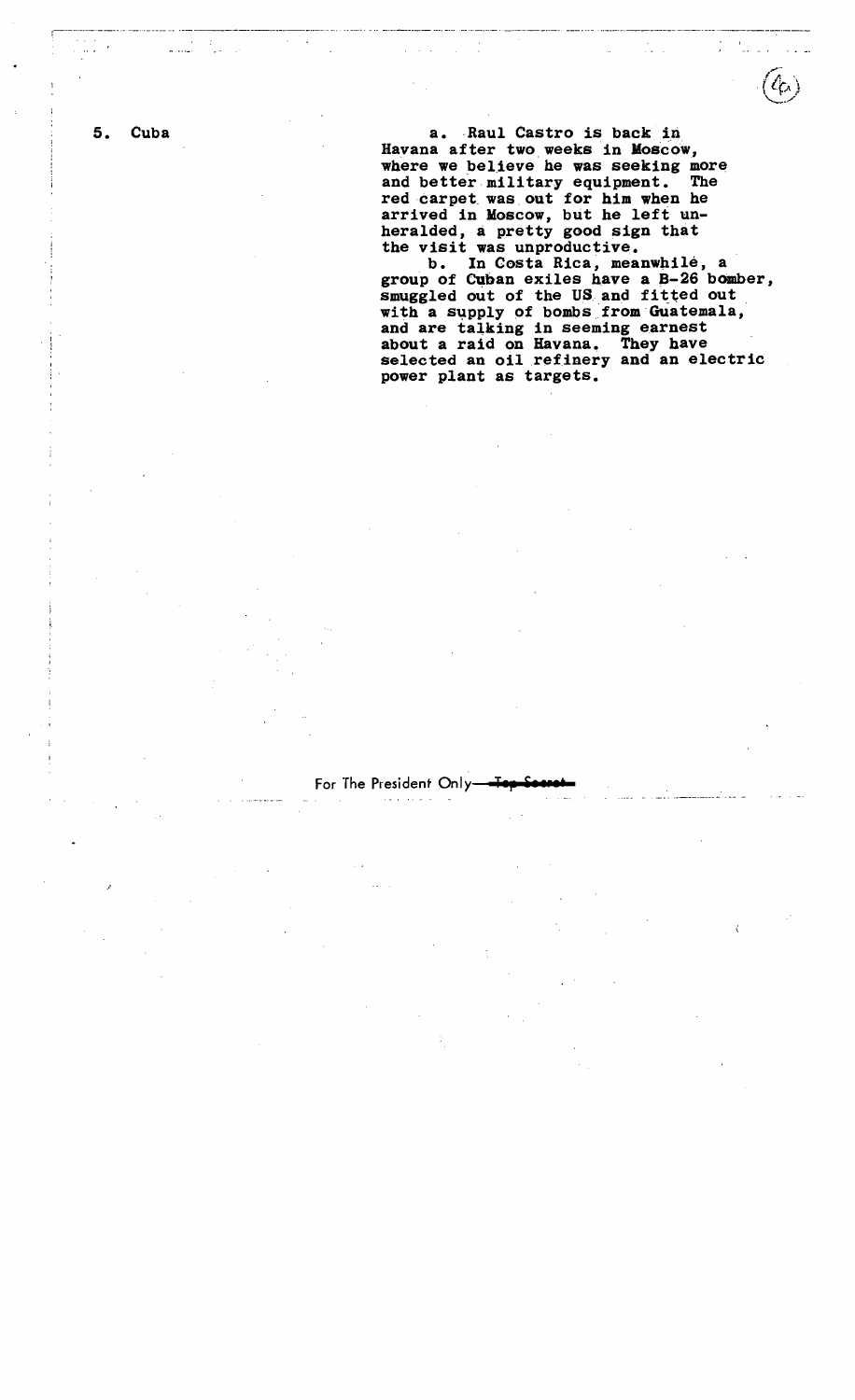### WATCH COMMITTEE CONCLUSIONS--18 July 1962

and the company of the company of the company of the company of the company of the company of the company of the company of the company of the company of the company of the company of the company of the company of the comp

No Sino-Soviet Bloc country intends to initiate direct military action in the immediate future.

. We see no indications that the Chinese Communists intend to launch an assault against the major Offshore Islands in the immediate future. .

The Viet Cong are improving their capabilities and stepping up their preparations for an increased military effort.

#### For The President Only-

التواصل ووصالات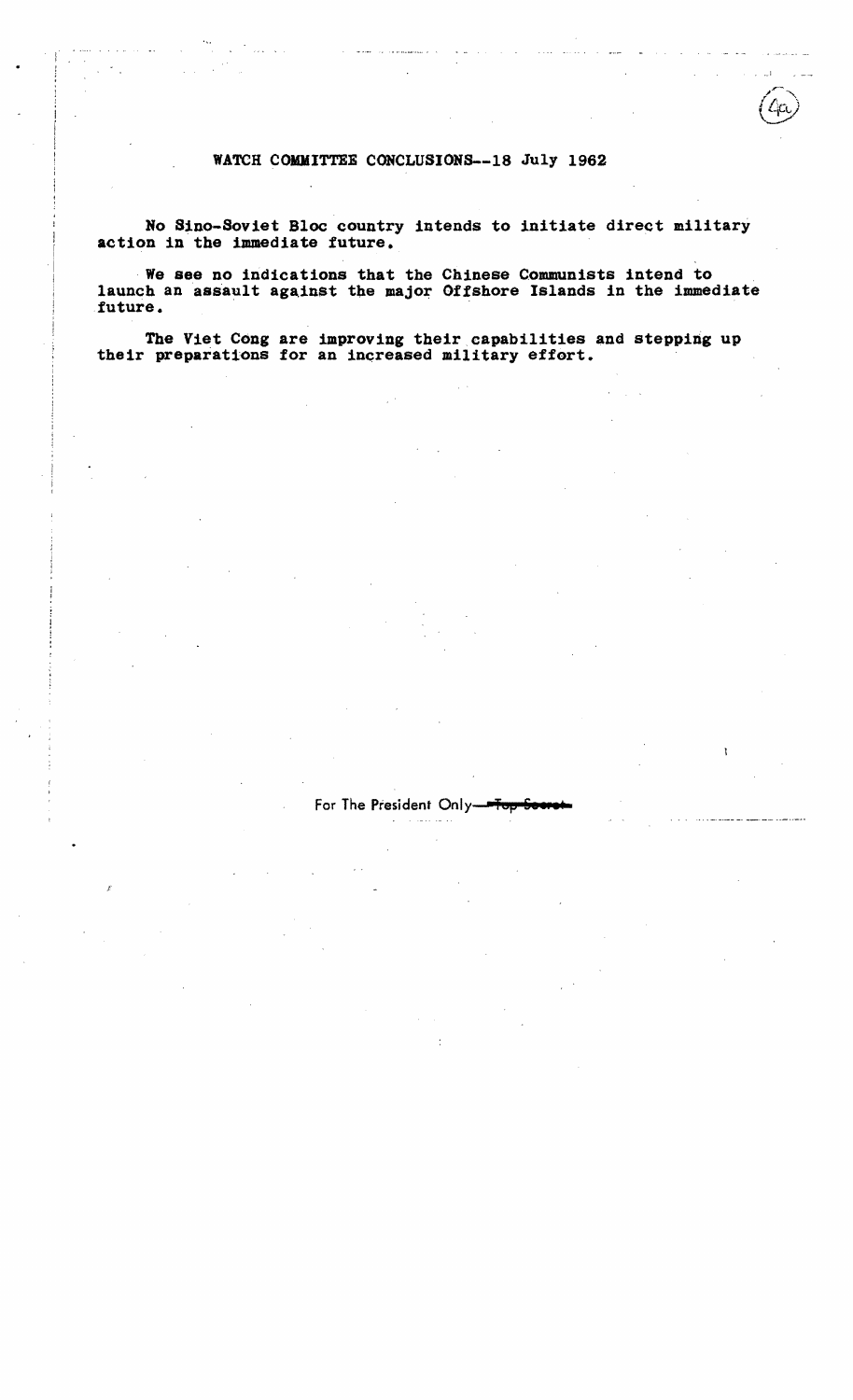**NOTES** 

Portion identified<br>as non-responsive<br>to the appeal

 $\frac{1}{4}$ 

j

 $\frac{1}{2}$ 

 $\frac{1}{2}$ J.

J.

# For The President Only-